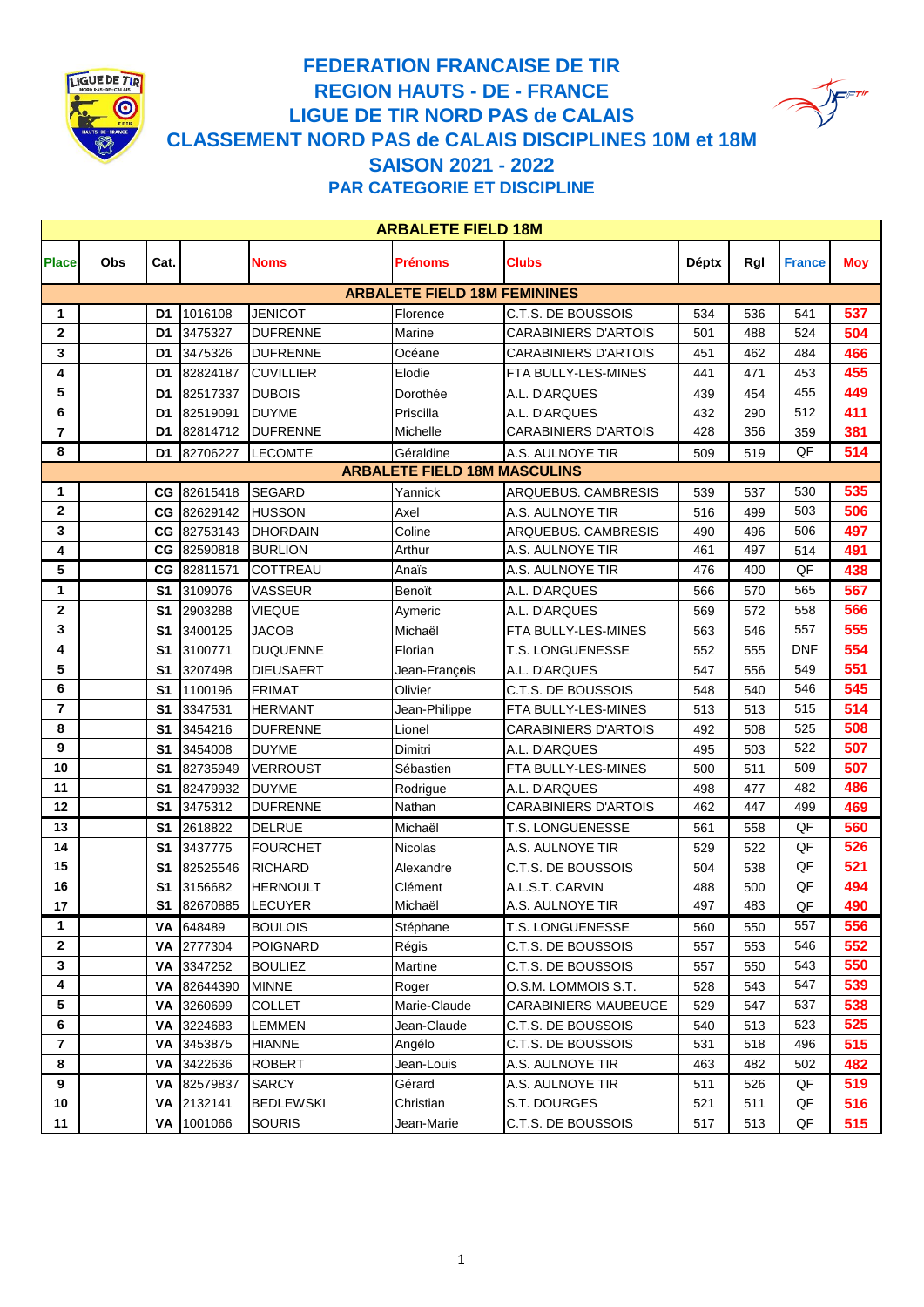|                     | <b>PISTOLET 10M</b> |                 |                                   |                                     |                               |                                               |              |            |               |            |  |
|---------------------|---------------------|-----------------|-----------------------------------|-------------------------------------|-------------------------------|-----------------------------------------------|--------------|------------|---------------|------------|--|
| <b>Place</b>        | Obs                 | Cat             |                                   | <b>Noms</b>                         | Prénoms                       | <b>Clubs</b>                                  | <b>Déptx</b> | Rgl        | <b>France</b> | <b>Moy</b> |  |
|                     |                     |                 |                                   |                                     | <b>PISTOLET 10M FEMININES</b> |                                               |              |            |               |            |  |
| 1                   |                     | <b>CF</b>       | 82666474                          | <b>DELOBEL</b>                      | Lyssa                         | C.T.S. FRASNOY                                | 545          | 540        | 539           | 541        |  |
| $\mathbf{2}$        |                     | <b>CF</b>       | 82685823                          | <b>DETRE</b>                        | Chloé                         | T.S. CAUDRESIEN                               | 528          | 527        | 527           | 527        |  |
| 3                   |                     | <b>CF</b>       | 82717644                          | <b>GUIGNARD</b>                     | Léa                           | LA MADELEINOISE TIR                           | 492          | 494        | 483           | 490        |  |
| 4                   |                     | <b>CF</b>       | 82544254                          | <b>MANNESSIER</b>                   | Yaêlle                        | AL CENTRE WATTRELOS                           | 507          | 486        | QF            | 497        |  |
| 1                   |                     | JF              | 82741832                          | <b>MOCZKO</b>                       | Chloé                         | FTA BULLY-LES-MINES                           | 548          | 538        | 540           | 542        |  |
| $\mathbf{2}$        |                     | JF<br><b>JF</b> | 82452292                          | <b>HOCHART</b>                      | Chloé                         | AL CENTRE WATTRELOS                           | 538          | 526        | 508<br>517    | 524<br>522 |  |
| 3<br>4              |                     | <b>JF</b>       | 3400206<br>82591913               | <b>PROUVEUR</b><br><b>FRUCHART</b>  | Léa<br>Emmanuelle             | AL CENTRE WATTRELOS<br>FTA BULLY-LES-MINES    | 523<br>526   | 526<br>500 | 507           | 511        |  |
| 5                   |                     | JF              | 82687292                          | <b>MARISSAL</b>                     | Angéline                      | L'AVENIR D'ONNAING                            | 503          | 504        | 524           | 510        |  |
| 1                   |                     | D <sub>1</sub>  | 82433292                          | <b>PASSIEUX</b>                     | Clothilde                     | LA MADELEINOISE TIR                           | 545          | 554        | 545           | 548        |  |
| $\mathbf{2}$        |                     | D <sub>1</sub>  | 82464848                          | <b>FEVRIER</b>                      | Aurélie                       | <b>CBM BILLY-MONTIGNY</b>                     | 542          | 543        | 553           | 546        |  |
| 3                   |                     | D <sub>1</sub>  | 3102768                           | <b>DAYEZ</b>                        | Virginie                      | LA MADELEINOISE TIR                           | 540          | 525        |               | 533        |  |
| 4                   |                     | D <sub>1</sub>  | 3045346                           | <b>MERCIER</b>                      | Céline                        | O.S.M. LOMMOIS S.T.                           | 537          | 509        |               | 523        |  |
| 5                   |                     | D <sub>1</sub>  | 3278328                           | <b>BEN</b>                          | Laëtitia-Evelyne              | C.T. AUDOMAROIS                               | 527          | 517        |               | 522        |  |
| 6                   |                     | D <sub>1</sub>  | 82426464                          | <b>PARENT</b>                       | Rosalie                       | <b>LES TIREURS DOUAISIS</b>                   | 509          | 496        |               | 503        |  |
| 7                   |                     | D <sub>1</sub>  | 3400213                           | <b>MORIVAL</b>                      | Floriane                      | LA MADELEINOISE TIR                           | 515          | 481        |               | 498        |  |
| 8                   |                     | D <sub>1</sub>  | 82519091                          | <b>DUYME</b>                        | Priscilla                     | A.L. D'ARQUES                                 | 469          | 465        |               | 467        |  |
| 9                   |                     | D <sub>1</sub>  | 82711879                          | <b>HUMEZ</b>                        | Delphine                      | FTA BULLY-LES-MINES                           | 458          | 471        |               | 465        |  |
| 10                  |                     | D <sub>1</sub>  | 82673940                          | DELEPINE                            | Camille                       | A.L. D'ARQUES                                 | 474          | 449        |               | 462        |  |
| 11                  |                     | D1              | 82689196                          | <b>SOUILLART</b>                    | Chrystle                      | <b>CARABINIERS D'ARTOIS</b>                   | 449          | 461        |               | 455        |  |
| 12                  |                     | D1              | 3475327                           | <b>DUFRENNE</b>                     | Marine                        | <b>CARABINIERS D'ARTOIS</b>                   | 435          | 459        |               | 447        |  |
| 1                   |                     | D <sub>2</sub>  | 82738768                          | <b>TOUCHE LOISON</b>                | Stéphanie                     | O.S.M. LOMMOIS S.T.                           | 520          | 519        | 519           | 519        |  |
| $\mathbf{2}$        |                     | D <sub>2</sub>  | 2714060                           | <b>LEGRIS</b>                       | Nathalie                      | DETENTE ANSERIENNE                            | 531          | 533        | QF            | 532        |  |
| 3                   |                     | D <sub>2</sub>  | 82477361                          | <b>LEROY</b>                        | Isabelle                      | <b>U.T. VILLENEUVE ASCQ</b>                   | 527          | 519        |               | 523        |  |
| 4                   |                     | D <sub>2</sub>  | 82708487                          | <b>DERAEDT</b>                      | Caroline                      | FTA BULLY-LES-MINES                           | 524          | 514        |               | 519        |  |
| 5                   |                     | D <sub>2</sub>  | 972819                            | <b>CALONNE</b>                      | Isabelle                      | <b>CBM BILLY-MONTIGNY</b>                     | 526          | 510        |               | 518        |  |
| 6                   |                     | D <sub>2</sub>  | 82772300                          | <b>MOCZKO</b>                       | Sophie                        | FTA BULLY-LES-MINES                           | 529          | 494        |               | 512        |  |
| $\overline{7}$      |                     | D <sub>2</sub>  | 82635796                          | <b>TOURRET</b>                      | Stéphanie                     | LA MADELEINOISE TIR                           | 515          | 504        |               | 510        |  |
| 8                   |                     | D <sub>2</sub>  | 82566128                          | <b>LOEUILLEUX</b>                   | Katia                         | LA PATRIOTE GUINES                            | 492          | 503        |               | 498        |  |
| 9                   |                     | D <sub>2</sub>  | 82808523                          | <b>DUPETIT</b>                      | Nathalie                      | LA JEAN-BART TIR                              | 405          | 349        |               | 377        |  |
| 1                   |                     |                 | D3 3381311                        | <b>ROBERT</b>                       | Jocelyne                      | A.S. AULNOYE TIR                              | 335          | 349        | 329           | 338        |  |
| $\mathbf{2}$        |                     | D <sub>3</sub>  | 951526                            | <b>CANDELIER</b>                    | Sylvie                        | <b>CBM BILLY-MONTIGNY</b>                     | 338          | 355        | QF            | 347        |  |
| 3                   |                     | D <sub>3</sub>  | 3347275                           | <b>BACZYK</b>                       | Sylviane                      | A.S. AULNOYE TIR                              | 290          | 296        |               | 293        |  |
| 4                   |                     | D <sub>3</sub>  | 2506200                           | <b>BEDLEWSKI</b>                    | Catherine                     | S.T. DOURGES                                  | 285          | 293        |               | 289        |  |
| 5                   |                     | D3              | 3036680                           | <b>WORME</b>                        | Pierrette                     | T.S. LONGUENESSE                              | 277          | 269        |               | 273        |  |
|                     |                     |                 |                                   |                                     | <b>PISTOLET 10M MASCULINS</b> |                                               |              |            |               |            |  |
| <b>Place</b>        | Obs                 | Cat             |                                   | <b>Noms</b>                         | Prénoms                       | <b>Clubs</b>                                  | Déptx        | RgI        | <b>France</b> | Moy        |  |
| 1                   |                     |                 | CG 82594318                       | <b>ROUSSEL</b>                      | Jessy                         | LA JEAN-BART TIR                              | 550          | 546        | 557           | 551        |  |
| $\mathbf{2}$        |                     |                 | CG 82596145                       | <b>JAKUBOWSKI</b>                   | Cécilien                      | AL CENTRE WATTRELOS                           | 477          | 505        | 517           | 500        |  |
| 3                   |                     | CG              | 82588310                          | <b>MEURILLON</b>                    | Noah                          | T.S. NIEPPOIS                                 | 521          | 504        | QF            | 513        |  |
| 4                   |                     | СG              | 82520167                          | <b>LUCAS</b>                        | Marius                        | T.S. LONGUENESSE                              | 486          | 501        | QF            | 494        |  |
| 5                   |                     |                 | CG 82625479                       | <b>FILMOTTE</b>                     | <b>Nicolas</b>                | C.T.S. FRASNOY                                | 473          | 492        |               | 483        |  |
| 6                   |                     |                 | CG 82563022                       | <b>CARPENTIER</b>                   | Antoine                       | C.T.S. FRASNOY                                | 467          | 483        |               | 475        |  |
| $\overline{7}$      |                     |                 | CG 82626258                       | <b>STIEVENART</b>                   | Quentin                       | <b>CARABINIERS MAUBEUGE</b>                   | 464          | 462        |               | 463        |  |
| 8                   |                     |                 | CG 82727972                       | <b>ROUE</b>                         | Noa                           | CARABINIERS MAUBEUGE                          | 455          | 457        |               | 456        |  |
| 9                   |                     |                 | CG 82722067                       | WAILLEZ                             | Marc                          | A.W.T.                                        | 417          | 468        |               | 443        |  |
| 10                  |                     |                 | CG 82748708                       | <b>VERMUSSE</b>                     | Théo                          | FTA BULLY-LES-MINES                           | 373          | 437        |               | 405        |  |
| $\mathbf{1}$        |                     | JG              | 82539894                          | <b>MOCZKO</b>                       | Théo                          | FTA BULLY-LES-MINES                           | 572          | 559        | 566           | 566        |  |
| $\mathbf{2}$        |                     | JG              | 82450269                          | <b>LAFFRA</b>                       | Timothée                      | FTA BULLY-LES-MINES                           | 538          | 540        | 539           | 539        |  |
| 3                   |                     | JG              | 82546400                          | <b>DELATTRE</b>                     | Maxime                        | <b>CBM BILLY-MONTIGNY</b>                     | 534          | 535        | 534           | 534        |  |
| 4                   |                     | JG              | 82546403                          | <b>DELATTRE</b>                     | Samuel                        | <b>CBM BILLY-MONTIGNY</b>                     | 528          | 523        | 538           | 530        |  |
| 5                   |                     | JG              | 82630913                          | <b>LANCIAUX</b>                     | Arthur                        | <b>T.S. CAUDRESIEN</b><br>FTA BULLY-LES-MINES | 510          | 519        | 536           | 522        |  |
| 6<br>$\overline{7}$ |                     |                 | <b>JG</b> 82791068<br>JG 82603687 | <b>CORVISIER</b><br><b>FILMOTTE</b> | Ulysse<br>Antoine             | C.T.S. FRASNOY                                | 505<br>504   | 500<br>477 | 495           | 500<br>491 |  |
|                     |                     |                 |                                   |                                     |                               |                                               |              |            |               |            |  |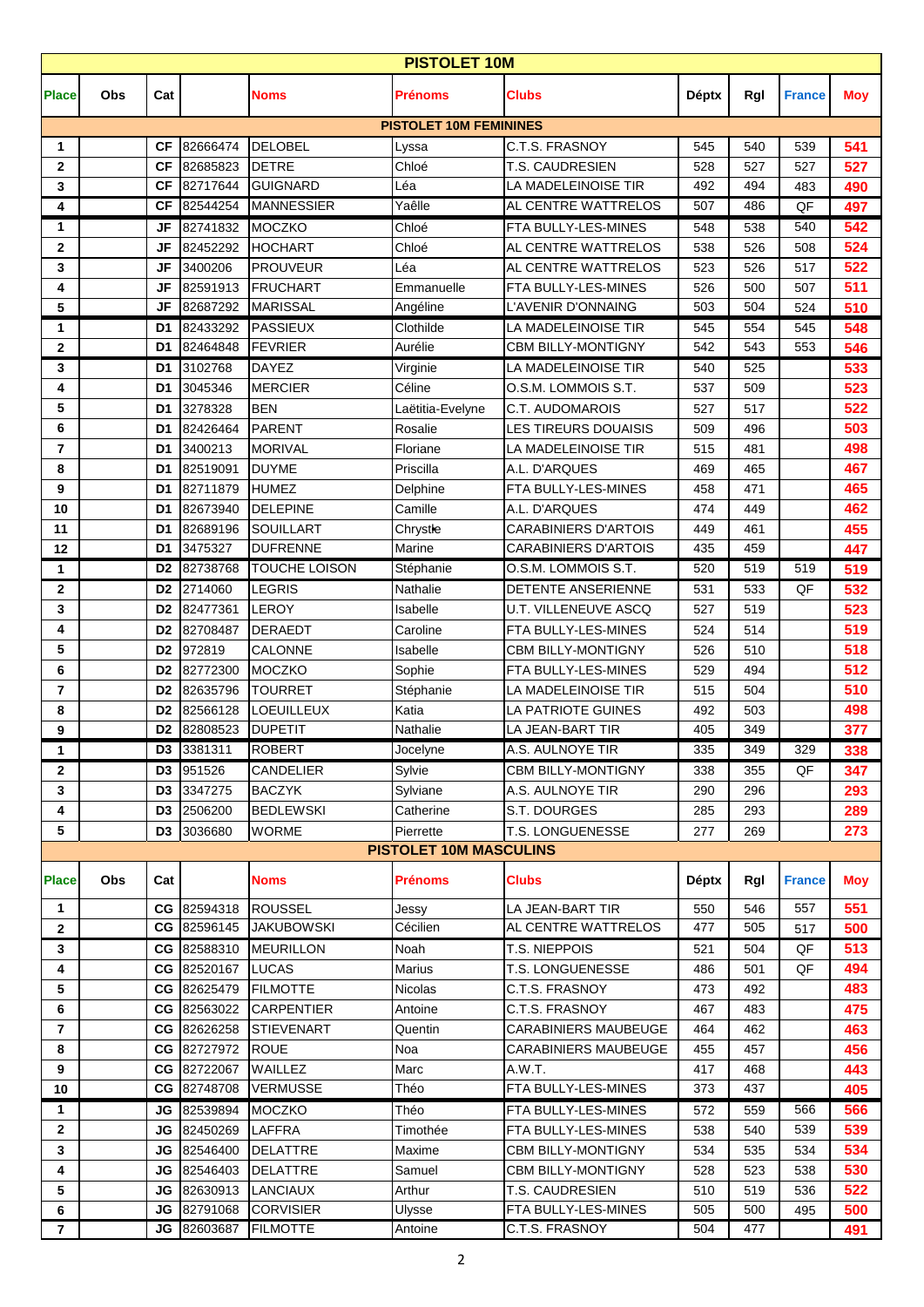| <b>PISTOLET 10M</b> |     |                                  |                        |                              |                               |                                                  |              |            |               |            |  |
|---------------------|-----|----------------------------------|------------------------|------------------------------|-------------------------------|--------------------------------------------------|--------------|------------|---------------|------------|--|
| <b>Place</b>        | Obs | Cat                              |                        | <b>Noms</b>                  | Prénoms                       | <b>Clubs</b>                                     | <b>Déptx</b> | Rgl        | <b>France</b> | <b>Moy</b> |  |
|                     |     |                                  |                        |                              | <b>PISTOLET 10M MASCULINS</b> |                                                  |              |            |               |            |  |
| 1                   |     | S <sub>1</sub>                   | 2864127                | <b>THOORIS</b>               | Rémi                          | LA JEAN-BART TIR                                 | 571          | 565        | 564           | 567        |  |
| $\mathbf{2}$        |     | S1                               | 3453290                | <b>LECLERCQ</b>              | Jérôme                        | LA MADELEINOISE TIR                              | 564          | 561        | 562           | 562        |  |
| 3                   |     | S <sub>1</sub>                   | 82620373               | <b>LARDY</b><br><b>FRION</b> | Maxime<br>Pierre-Etienne      | LA MADELEINOISE TIR                              | 560          | 568        | 550           | 559        |  |
| 4                   |     | S <sub>1</sub>                   | 3422084                |                              |                               | <b>CARABINIERS D'ARTOIS</b>                      | 555          | 554        | 556<br>QF     | 555<br>550 |  |
| 5<br>6              |     | S <sub>1</sub>                   | 82586653               | <b>HUARD</b>                 | Romain                        | <b>CBM BILLY-MONTIGNY</b>                        | 545          | 555        |               | 551        |  |
| $\overline{7}$      |     | S <sub>1</sub><br>S <sub>1</sub> | 82616960<br>3156994    | <b>HOPPE</b><br><b>MONDO</b> | François                      | <b>CBM BILLY-MONTIGNY</b><br>LA MADELEINOISE TIR | 549<br>548   | 552<br>550 |               | 549        |  |
| 8                   |     | S <sub>1</sub>                   |                        | <b>DEWAELE</b>               | Jérémy<br>Matthieu            |                                                  | 550          | 548        |               | 549        |  |
| 9                   |     | S <sub>1</sub>                   | 82450292<br>3381333    | <b>PRIOVILLE</b>             | Laurent                       | FTA BULLY-LES-MINES<br>C.T.P.N. DUNKERQUE        | 537          | 544        |               | 541        |  |
| 10                  |     | S <sub>1</sub>                   | 3437842                | <b>SPETER</b>                | Fabien                        | <b>T.S. LONGUENESSE</b>                          | 541          | 540        |               | 541        |  |
| 11                  |     | S <sub>1</sub>                   | 3247787                | <b>DEWARUMEZ</b>             | Bernard                       | FTA BULLY-LES-MINES                              | 547          | 526        |               | 537        |  |
| 12                  |     | S <sub>1</sub>                   | 3100771                | <b>DUQUENNE</b>              | Florian                       | T.S. LONGUENESSE                                 | 541          | 531        |               | 536        |  |
| 13                  |     | S <sub>1</sub>                   | 82637137               | <b>QUINET</b>                | Grégory                       | A.W.T.                                           | 539          | 531        |               | 535        |  |
| 14                  |     | S <sub>1</sub>                   | 82693169               | <b>SAUVAGE</b>               | Nicolas                       | S.T. PERENCHIES                                  | 537          | 518        |               | 528        |  |
| 15                  |     | S <sub>1</sub>                   | 82756622               | <b>DECORNET</b>              | Simon                         | <b>C.O. TRITHOISE</b>                            | 527          | 520        |               | 524        |  |
| 16                  |     | S <sub>1</sub>                   | 82742225               | <b>DUPONT</b>                | Alexis                        | T.C. COTE D'OPALE                                | 520          | 524        |               | 522        |  |
| 17                  |     | S <sub>1</sub>                   | 82700411               | <b>CALONNE</b>               | Pierre                        | <b>CBM BILLY-MONTIGNY</b>                        | 524          | 512        |               | 518        |  |
| 18                  |     | S <sub>1</sub>                   | 82468187               | <b>DUPONT</b>                | Anthony                       | C.T. AUDOMAROIS                                  | 537          | 499        |               | 518        |  |
| 19                  |     | S <sub>1</sub>                   | 82489668               | <b>HUMEL</b>                 | Thomas                        | A.W.T.                                           | 511          | 506        |               | 509        |  |
| 20                  |     | S <sub>1</sub>                   | 82500712               | <b>BELEMBERT</b>             | Fabien                        | AL CENTRE WATTRELOS                              | 515          | 496        |               | 506        |  |
| 21                  |     | S <sub>1</sub>                   | 82591486               | <b>GONSSE</b>                | Franck                        | LA JEAN-BART TIR                                 | 504          | 499        |               | 502        |  |
| 22                  |     | S <sub>1</sub>                   | 82478921               | <b>CHER</b>                  | Jean-Hugues                   | A.R. ARMENTIEROIS                                | 482          | 496        |               | 489        |  |
| 23                  |     | S <sub>1</sub>                   | 3454008                | <b>DUYME</b>                 | Dimitri                       | A.L. D'ARQUES                                    | 462          | 496        |               | 479        |  |
| 24                  |     | S <sub>1</sub>                   | 82678816               | WAILLEZ                      | Sébastien                     | A.W.T.                                           | 488          | 464        |               | 476        |  |
| 25                  |     | S <sub>1</sub>                   | 82816156               | <b>POULLAIN</b>              | Mickael                       | LA JEAN-BART TIR                                 | 492          | 456        |               | 474        |  |
| 26                  |     | S <sub>1</sub>                   | 82775947               | <b>MAROT</b>                 | Benoït                        | A.L.S.T. CARVIN                                  | 461          | 484        |               | 473        |  |
| 27                  |     | S <sub>1</sub>                   | 82715449               | <b>KUBECKI</b>               | Stéphane                      | FTA BULLY-LES-MINES                              | 366          | 420        |               | 393        |  |
| 1                   |     | S <sub>2</sub>                   | 2700936                | <b>ALYS</b>                  | Corentin                      | C.T.S. FRASNOY                                   | 559          | 562        | 554           | 558        |  |
| $\mathbf 2$         |     | S <sub>2</sub>                   | 937412                 | <b>FONTAINE</b>              | Pierre-François               | FTA BULLY-LES-MINES                              | 553          | 559        | 550           | 554        |  |
| 3                   |     | S <sub>2</sub>                   | 3178326                | <b>LEFEBVRE</b>              | Hubert                        | <b>T.S. CAUDRESIEN</b>                           | 547          | 552        | 537           | 545        |  |
| 4                   |     | S <sub>2</sub>                   | 82624275               | <b>DEHON</b>                 | Bernard                       | T.S. CAUDRESIEN                                  | 541          | 555        | 533           | 543        |  |
| 5                   |     |                                  | S2 3317701             | FREZIN                       | Eric                          | LA MADELEINOISE TIR                              | 540          | 546        | 541           | 542        |  |
| 6                   |     | S2                               | 82579845               | <b>LHOIR</b>                 | Patrice                       | T.S. CAUDRESIEN                                  | 533          | 544        | 536           | 538        |  |
| $\overline{7}$      |     | S <sub>2</sub>                   | 2392504                | LAFFRA                       | Sébastien                     | FTA BULLY-LES-MINES                              | 551          | 539        |               | 545        |  |
| 8                   |     | S2                               | 3278298                | <b>ACCART</b>                | <b>Bruno</b>                  | C.T.P.N. DUNKERQUE                               | 546          | 533        |               | 540        |  |
| 9                   |     | S <sub>2</sub>                   | 2931544                | <b>CROUX</b>                 | Patrice                       | LA MADELEINOISE TIR                              | 546          | 533        |               | 540        |  |
| 10                  |     | S <sub>2</sub>                   | 3453470                | <b>VAN-RIE</b>               | Benoït                        | LA JEAN-BART TIR                                 | 529          | 547        | QF            | 538        |  |
| 11                  |     | S <sub>2</sub>                   | 2112901                | <b>SEGERS</b>                | Jean-Marc                     | LA MADELEINOISE TIR                              | 538          | 533        |               | 536        |  |
| 12                  |     | S2                               | 2619721                | <b>DEBUIRE</b>               | Reynald                       | T.S. CAUDRESIEN                                  | 543          | 528        |               | 536        |  |
| 13                  |     | S <sub>2</sub>                   | 3178048                | <b>FOURCROY</b>              | Damien                        | T.C. COTE D'OPALE                                | 530          | 536        |               | 533        |  |
| 14                  |     | S <sub>2</sub>                   | 3233046                | ALBUQUERQUE                  | Eric                          | FTA BULLY-LES-MINES                              | 535          | 530        |               | 533        |  |
| 15                  |     | S <sub>2</sub>                   | 3260502                | <b>LANTOINE</b>              | <b>Didier</b>                 | A.S. AULNOYE TIR                                 | 538          | 525        |               | 532        |  |
| 16                  |     | S <sub>2</sub>                   | 2903408                | <b>DAYEZ</b>                 | Dominique                     | C.T.S. DE BOUSSOIS                               | 523          | 536        |               | 530        |  |
| 17                  |     | S <sub>2</sub>                   | 2776708                | <b>DULIEU</b>                | Dominique                     | FTA BULLY-LES-MINES                              | 527          | 532        |               | 530        |  |
| 18                  |     | S <sub>2</sub>                   | 2132134                | <b>DELATTRE</b>              | Didier                        | <b>CBM BILLY-MONTIGNY</b>                        | 528          | 531        |               | 530        |  |
| 19                  |     | S <sub>2</sub>                   | 82527237               | <b>MATTHYS</b>               | Dominique                     | LA JEAN-BART TIR                                 | 528          | 531        |               | 530        |  |
| 20                  |     | S2                               | 82463086               | <b>MOUCHON</b>               | Michaël                       | LA PATRIOTE GUINES                               | 528          | 531        |               | 530        |  |
| 21                  |     | S <sub>2</sub>                   | 82477359               | <b>SZYBOWICZ</b>             | Laurent                       | U.T. VILLENEUVE ASCQ                             | 529          | 528        |               | 529        |  |
| 22                  |     | S <sub>2</sub>                   | 82622839               | <b>BUISINE</b>               | Christophe                    | A.T. VICTOR HUGO                                 | 536          | 522        |               | 529        |  |
| 23                  |     | S <sub>2</sub>                   | 3260612                | <b>GELE</b>                  | Franck                        | LA MADELEINOISE TIR                              | 516          | 537        |               | 527        |  |
| 24                  |     | S <sub>2</sub>                   | 3317255                | <b>BEAUVARLET</b>            | Eric                          | A.W.T.                                           | 539          | 513        |               | 526<br>524 |  |
| 25<br>26            |     | S <sub>2</sub>                   | 2919298                | <b>GABELLE</b>               | Jean-Marc                     | L'AVENIR D'ONNAING                               | 520          | 528        |               | 521        |  |
| 27                  |     | S <sub>2</sub><br>S <sub>2</sub> | 82635789               | <b>DECOURRIERE</b>           | Christophe                    | LA MADELEINOISE TIR                              | 506          | 535        |               | 515        |  |
| 28                  |     |                                  | 3381992                | <b>COURTIN</b>               | Dominique                     | S.T.S. LE CATEAU                                 | 516          | 514        |               | 515        |  |
| 29                  |     | S <sub>2</sub>                   | 82556835               | <b>BOURLET</b>               | Cédric                        | <b>C.O. TRITHOISE</b>                            | 521          | 509        |               | 514        |  |
| 30                  |     | S <sub>2</sub>                   | 82511957               | <b>MANNESSIER</b>            | Fabien                        | AL CENTRE WATTRELOS                              | 507          | 521        |               | 513        |  |
| 31                  |     | S2                               | 82674592<br>S2 2516288 | <b>HOCHART</b>               | Jean-Charles                  | AL CENTRE WATTRELOS<br>C.T.F.C.                  | 514          | 511        |               | 512        |  |
|                     |     |                                  |                        | <b>COULON</b>                | Lionel                        |                                                  | 510          | 513        |               |            |  |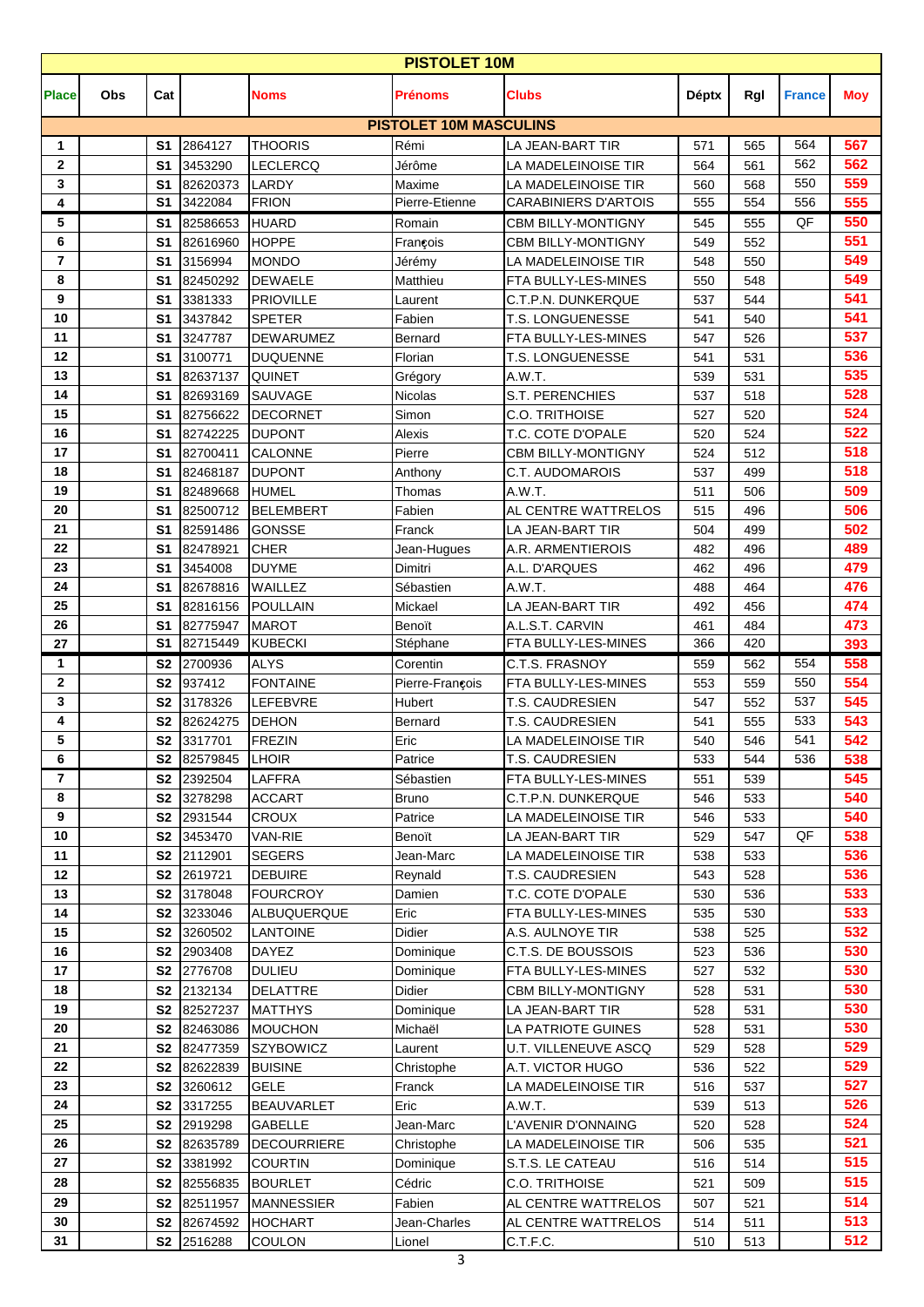| <b>Place</b> | Obs | Cat            |             | <b>Noms</b>        | <b>Prénoms</b>                | <b>Clubs</b>                | <b>Déptx</b> | Rgl | <b>France</b> | <b>Moy</b> |
|--------------|-----|----------------|-------------|--------------------|-------------------------------|-----------------------------|--------------|-----|---------------|------------|
|              |     |                |             |                    | <b>PISTOLET 10M MASCULINS</b> |                             |              |     |               |            |
| 32           |     | S <sub>2</sub> | 82546206    | LELEU              | Pascal                        | LA MADELEINOISE TIR         | 516          | 507 |               | 512        |
| 33           |     | S <sub>2</sub> | 82749378    | <b>BALLENGHIEN</b> | Anthony                       | T.M.N. HAUBOURDIN           | 516          | 500 |               | 508        |
| 34           |     |                | S2 82724746 | <b>BALLIGAND</b>   | Eric                          | A.S. AULNOYE TIR            | 503          | 510 |               | 507        |
| 35           |     | S <sub>2</sub> | 3347296     | <b>BERLEMONT</b>   | Sébastien                     | <b>CARABINIERS DE CROIX</b> | 503          | 509 |               | 506        |
| 36           |     | <b>S2</b>      | 82558428    | <b>SION</b>        | Yannick                       | <b>T.S. RONCHINOIS</b>      | 506          | 506 |               | 506        |
| 37           |     | S <sub>2</sub> | 3422902     | <b>RAMONT</b>      | Pascal                        | LA JEAN-BART TIR            | 517          | 493 |               | 505        |
| 38           |     | S <sub>2</sub> | 526711      | <b>DOOLAEGHE</b>   | Eric                          | LA MADELEINOISE TIR         | 500          | 494 |               | 497        |
| 39           |     | S <sub>2</sub> | 82565123    | <b>LUCAS</b>       | Pierre                        | T.S. LONGUENESSE            | 487          | 500 |               | 494        |
| 40           |     | <b>S2</b>      | 82660179    | <b>DUQUESNE</b>    | Benoït                        | <b>CARABINIERS DE CROIX</b> | 500          | 487 |               | 494        |
| 41           |     | S <sub>2</sub> | 82594312    | <b>ZOONEKYND</b>   | Gérard                        | C.T.F.C.                    | 500          | 484 |               | 492        |
| 42           |     | S <sub>2</sub> | 82461030    | <b>DORGE</b>       | Philippe                      | C.O. TRITHOISE              | 498          | 480 |               | 489        |
| 43           |     | S <sub>2</sub> | 82807277    | <b>DELMULLE</b>    | Thierry                       | A.W.T.                      | 491          | 482 |               | 487        |
| 44           |     | S <sub>2</sub> | 2776051     | <b>SIMON</b>       | Alban                         | C.T. AUDOMAROIS             | 505          | 469 |               | 487        |
| 45           |     | S <sub>2</sub> | 82721122    | <b>HUMEZ</b>       | Franck                        | FTA BULLY-LES-MINES         | 478          | 493 |               | 486        |
| 46           |     | S <sub>2</sub> | 82821776    | <b>VERHAEST</b>    | Johann                        | O.S.M. LOMMOIS S.T.         | 461          | 426 |               | 444        |
| 47           |     | S <sub>2</sub> | 82649117    | <b>CARRIE</b>      | Francois                      | A.L. D'ARQUES               | 387          | 418 |               | 403        |
| 1            |     | S <sub>3</sub> | 2704704     | <b>DRUART</b>      | Jean-Michel                   | C.T.S. FRASNOY              | 557          | 552 | 551           | 553        |
| 2            |     | S <sub>3</sub> | 2392906     | <b>LHOTE</b>       | Ghislain                      | FTA BULLY-LES-MINES         | 548          | 539 | 537           | 541        |
| 3            |     | S <sub>3</sub> | 3037808     | <b>BULTEZ</b>      | José                          | C.O. TRITHOISE              | 537          | 539 | 528           | 535        |
| 4            |     | S <sub>3</sub> | 526654      | <b>CUVILLON</b>    | Claude                        | FTA BULLY-LES-MINES         | 537          | 535 | 532           | 535        |
| 5            |     | S3             | 277861      | <b>POLLET</b>      | Roger                         | FTA BULLY-LES-MINES         | 536          | 529 | 515           | 527        |
| 6            |     | S <sub>3</sub> | 3260318     | <b>BECQUET</b>     | Jean Marie                    | <b>T.S. CAUDRESIEN</b>      | 540          | 534 | 500           | 525        |
| 7            |     | S <sub>3</sub> | 82683920    | ZANATTA            | Yves                          | <b>CARABINIERS MAUBEUGE</b> | 541          | 529 | QF            | 535        |
| 8            |     | S <sub>3</sub> | 2777860     | <b>PONTZEELE</b>   | Bernard                       | <b>CBM BILLY-MONTIGNY</b>   | 522          | 518 |               | 520        |
| 8            |     | S <sub>3</sub> | 2539702     | <b>CARDOSO</b>     | Dominique                     | A.T. PREUX AU BOIS          | 513          | 518 |               | 516        |
| 10           |     | S <sub>3</sub> | 801044      | <b>GODFROY</b>     | Pierre                        | LES TIREURS DOUAISIS        | 493          | 537 | QF            | 515        |
| 11           |     | S <sub>3</sub> | 82670643    | <b>VENEL</b>       | Jean-Marc                     | <b>CBM BILLY-MONTIGNY</b>   | 526          | 500 |               | 513        |
| 12           |     | S <sub>3</sub> | 2963713     | DE CLERCQ          | Marc                          | C.T. AUDOMAROIS             | 498          | 526 |               | 512        |
| 13           |     | S <sub>3</sub> | 82510621    | <b>DEDONCKER</b>   | Pascal                        | L'AVENIR D'ONNAING          | 510          | 513 |               | 512        |
| 14           |     |                | S3 2714776  | <b>DEMET</b>       | Bernard                       | LA MADELEINOISE TIR         | 515          | 501 |               | 508        |
| 15           |     |                | S3 780678   | <b>PAMART</b>      | André                         | LA CIBLE AVESNOISE          | 505          | 508 |               | 507        |
| 16           |     | S3             | 82426259    | <b>LECOMTE</b>     | Patrick                       | S.T RAISMES-VICOIGNE        | 507          | 499 |               | 503        |
| 17           |     | S <sub>3</sub> | 3422050     | <b>ROSSAT</b>      | Philippe                      | A.W.T.                      | 500          | 504 |               | 502        |
| 18           |     | S3             | 2777191     | <b>RICHEZ</b>      | Georges                       | <b>C.O. TRITHOISE</b>       | 505          | 499 |               | 502        |
| 19           |     | S3             | 727796      | CLAVAUD            | Michel-Roger                  | T.C. COTE D'OPALE           | 503          | 499 |               | 501        |
| 20           |     | S <sub>3</sub> | 526733      | <b>DION</b>        | Pierre                        | <b>CBM BILLY-MONTIGNY</b>   | 506          | 493 |               | 500        |
| 21           |     | S3             | 2865922     | <b>THOORIS</b>     | Pierre                        | LA JEAN-BART TIR            | 486          | 500 |               | 493        |
| 22           |     | S <sub>3</sub> | 2907445     | LAURENT            | Francis                       | C.T.P.N. DUNKERQUE          | 494          | 491 |               | 493        |
| 23           |     | S3             | 82739811    | <b>PAUL</b>        | Daniel                        | A.T. PREUX AU BOIS          | 479          | 503 |               | 491        |
| 24           |     | S3             | 3260111     | <b>WORME</b>       | Pascal                        | T.S. LONGUENESSE            | 481          | 479 |               | 480        |
| 25           |     | S3             | 82592592    | <b>JONNEQUIN</b>   | Bernard                       | S.T RAISMES-VICOIGNE        | 484          | 466 |               | 475        |
| 26           |     | S <sub>3</sub> | 82583392    | <b>CHASTANG</b>    | Alain                         | LA JEAN-BART TIR            | 465          | 479 |               | 472        |
| 27           |     | S3             | 2428585     | <b>REGNIER</b>     | André                         | <b>C.O. TRITHOISE</b>       | 468          | 475 |               | 472        |
| 28           |     | S3             | 82582716    | <b>BLANCHET</b>    | <b>Thierry</b>                | T.S. NIEPPOIS               | 462          | 473 |               | 468        |
| 29           |     | S3             | 2963714     | LECOUSTRE          | Alain                         | C.T. AUDOMAROIS             | 472          | 447 |               | 460        |
| 30           |     | S3             | 3111338     | <b>FRION</b>       | Philippe                      | <b>CARABINIERS D'ARTOIS</b> | 447          | 466 |               | 457        |
| 31           |     | S3             | 82631434    | <b>HAVEZ</b>       | Adrien                        | T.S. NIEPPOIS               | 421          | 433 |               | 427        |
| 32           |     |                | S3 3381334  | <b>PRIOVILLE</b>   | Dominique                     | C.T.P.N. DUNKERQUE          | 406          | 416 |               | 411        |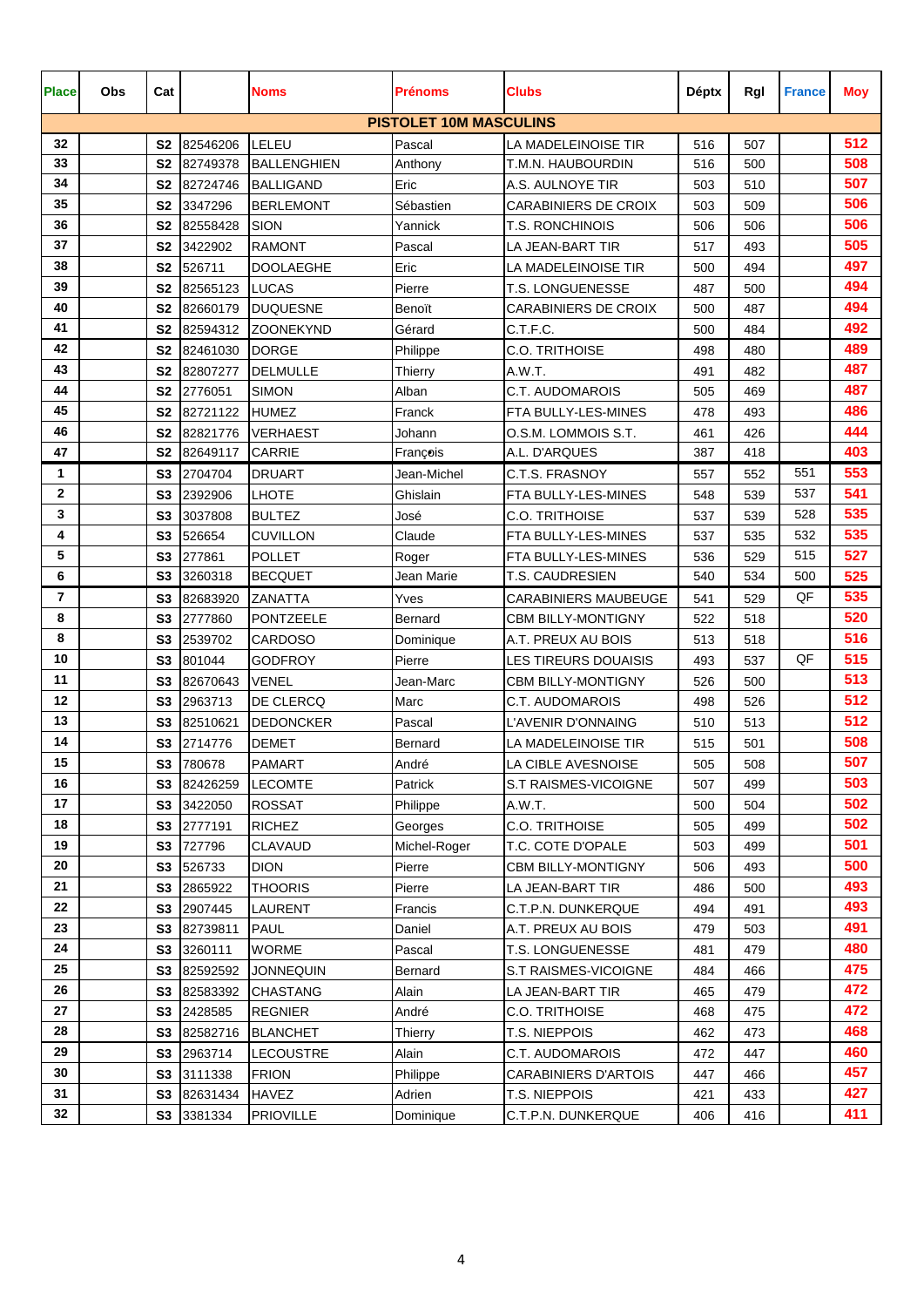|                |            |                |                           |                    | <b>PISTOLET VITESSE 10M</b>           |                             |                 |                 |               |                 |
|----------------|------------|----------------|---------------------------|--------------------|---------------------------------------|-----------------------------|-----------------|-----------------|---------------|-----------------|
| <b>Place</b>   | <b>Obs</b> | Cat            |                           | <b>Noms</b>        | <b>Prénoms</b>                        | <b>Clubs</b>                | <b>Déptx</b>    | Rgl             | <b>France</b> | <b>Moy</b>      |
|                |            |                |                           |                    | <b>PISTOLET VITESSE 10M FEMININES</b> |                             |                 |                 |               |                 |
| 1              |            | СF             | 82544254                  | <b>MANNESSIER</b>  | Yaëlle                                | AL CENTRE WATTRELOS         | 14              | 12              |               | 26              |
| 1              |            | JF             | 82741832                  | <b>MOCZKO</b>      | Chloé                                 | FTA BULLY-LES-MINES         | 27              | 14              | 21            | 21              |
| $\mathbf{2}$   |            | JF             | 3400206                   | <b>PROUVEUR</b>    | Léa                                   | AL CENTRE WATTRELOS         | 16              | 19              | 15            | 17              |
| 3              |            | JF             | 82452292                  | <b>HOCHART</b>     | Chloé                                 | AL CENTRE WATTRELOS         | $\overline{19}$ | 17              | 8             | 15              |
| 1              |            | D1             | 82464848                  | <b>FEVRIER</b>     | Aurélie                               | <b>CBM BILLY-MONTIGNY</b>   | 30              | 24              | 18            | 24              |
| $\mathbf{2}$   |            | D1             | 82433292                  | <b>PASSIEUX</b>    | Clothilde                             | LA MADELEINOISE TIR         | 15              | $\overline{22}$ | 21            | 19              |
| 3              |            | D1             | 3278328                   | <b>BEN</b>         | Laëtitia-Evelyne                      | C.T. AUDOMAROIS             | 19              | 15              |               | 17              |
| 1              |            | D <sub>2</sub> | 82635796                  | <b>TOURRET</b>     | Stéphanie                             | LA MADELEINOISE TIR         | 12              | 16              | 10            | 13              |
| $\mathbf{2}$   |            | D <sub>2</sub> | 3381311                   | <b>ROBERT</b>      | Jocelyne                              | A.S. AULNOYE TIR            | 4               | 14              | 12            | 10              |
| 3              |            | D <sub>2</sub> | 82708487                  | <b>DERAEDT</b>     | Caroline                              | FTA BULLY-LES-MINES         | 12              | 6               |               | 9               |
| 4              |            | D <sub>2</sub> | 972819                    | <b>CALONNE</b>     | Isabelle                              | <b>CBM BILLY-MONTIGNY</b>   | 8               | $\overline{7}$  |               | 8               |
|                |            |                |                           |                    | <b>PISTOLET VITESSE 10M MASCULINS</b> |                             |                 |                 |               |                 |
| 1              |            |                | CG 82588310               | <b>MEURILLON</b>   | Noah                                  | T.S. NIEPPOIS               | 5               | 12              |               | 9               |
| 1              |            |                | JG 82539894               | <b>MOCZKO</b>      | Théo                                  | FTA BULLY-LES-MINES         | 31              | $\overline{32}$ | 30            | 31              |
| $\mathbf{2}$   |            | JG             | 82450269                  | <b>LAFFRA</b>      | Timothée                              | FTA BULLY-LES-MINES         | 27              | 18              | 17            | 21              |
| 1              |            | S1             | 2864127                   | <b>THOORIS</b>     | Rémi                                  | LA JEAN-BART TIR            | 28              | 28              | 29            | 28              |
| $\mathbf{2}$   |            | S1             | 3100771                   | <b>DUQUENNE</b>    | Florian                               | T.S. LONGUENESSE            | 21              | 23              | 25            | 23              |
| 3              |            | S <sub>1</sub> | 3156994                   | <b>MONDO</b>       | Jérémy                                | LA MADELEINOISE TIR         | 12              | $\overline{22}$ | 16            | 17              |
| 4              |            | S1             | 82586653                  | <b>HUARD</b>       | Romain                                | <b>CBM BILLY-MONTIGNY</b>   | 30              | 16              |               | 23              |
| 5              |            | S1             | 3422084                   | <b>FRION</b>       | Pierre-Etienne                        | <b>CARABINIERS D'ARTOIS</b> | 22              | 17              | QF            | 20              |
| 6              |            | S <sub>1</sub> | 3437842                   | <b>SPETER</b>      | Fabien                                | T.S. LONGUENESSE            | 9               | 15              |               | 12              |
| 1              |            | S <sub>2</sub> | 2700936                   | <b>ALYS</b>        | Corentin                              | C.T.S. FRASNOY              | 20              | 23              | 22            | 22              |
| $\mathbf{2}$   |            | S <sub>2</sub> | 937412                    | <b>FONTAINE</b>    | Pierre-François                       | FTA BULLY-LES-MINES         | 22              | 20              | 21            | 21              |
| 3              |            | S <sub>2</sub> | 3178326                   | LEFEBVRE           | Hubert                                | T.S. CAUDRESIEN             | 15              | 20              | 22            | 19              |
| 4              |            | <b>S2</b>      | 2392504                   | <b>LAFFRA</b>      | Sébastien                             | FTA BULLY-LES-MINES         | 23              | 20              | 14            | 19              |
| 5              |            | <b>S2</b>      | 3317701                   | <b>FREZIN</b>      | Eric                                  | LA MADELEINOISE TIR         | 15              | 19              | 13            | 16              |
| 6              |            | S <sub>2</sub> | 2112901                   | <b>SEGERS</b>      | Jean-Marc                             | LA MADELEINOISE TIR         | 23              | 14              | 8             | 15              |
| $\overline{7}$ |            | S <sub>2</sub> | 82579845                  | LHOIR              | Patrice                               | T.S. CAUDRESIEN             | 9               | 16              | 8             | 11              |
| 8              |            | S <sub>2</sub> | 3260502                   | <b>LANTOINE</b>    | Didier                                | A.S. AULNOYE TIR            | 18              | 24              | QF            | 21              |
| 9              |            | S <sub>2</sub> | 2865879                   | <b>LANCRY</b>      | Pascal                                | <b>CBM BILLY-MONTIGNY</b>   | 23              | 19              | QF            | 21              |
| $10\,$         |            |                | <b>S2 82480238 WINIAR</b> |                    | Lionel                                | T.S. RONCHINOIS             | 17              | 18              | $\mathsf{QF}$ | 18              |
| 11             |            |                | S2 3233046                | <b>ALBUQUERQUE</b> | Eric                                  | FTA BULLY-LES-MINES         | 18              | 14              | QF            | 16              |
| 12             |            |                | S2 2386324                | <b>COURTIN</b>     | Philippe                              | CBM BILLY-MONTIGNY          | 16              | 11              |               | 14              |
| 13             |            |                | S2 82624275               | <b>DEHON</b>       | Bernard                               | T.S. CAUDRESIEN             | 18              | 10              |               | 14              |
| 14             |            |                | S2 82565123               | <b>LUCAS</b>       | Pierre                                | T.S. LONGUENESSE            | 13              | 13              |               | 13              |
| 15             |            |                | S2 2931544                | <b>CROUX</b>       | Patrice                               | LA MADELEINOISE TIR         | 13              | 11              |               | 12 <sub>2</sub> |
| 16             |            | S <sub>2</sub> | 2919298                   | <b>GABELLE</b>     | Jean-Marc                             | L'AVENIR D'ONNAING          | 12              | 10              |               | 11              |
| 17             |            |                | S2 526711                 | <b>DOOLAEGHE</b>   | Eric                                  | LA MADELEINOISE TIR         | $\overline{9}$  | 11              |               | 10              |
| 1              |            |                | S3 526654                 | <b>CUVILLON</b>    | Claude                                | FTA BULLY-LES-MINES         | 26              | 20              | 11            | 19              |
| $\mathbf{2}$   |            |                | S3 277861                 | <b>POLLET</b>      | Roger                                 | FTA BULLY-LES-MINES         | 17              | 12              | 14            | 14              |
| $\mathbf{3}$   |            |                | S3 2704704                | <b>DRUART</b>      | Jean-Michel                           | C.T.S. FRASNOY              | 15              | 16              | 12            | 14              |
| 4              |            | S3             | 2392906                   | <b>LHOTE</b>       | Ghislain                              | FTA BULLY-LES-MINES         | 19              | 9               | 10            | 13 <sup>°</sup> |
| 5              |            | S3             | 3260318                   | <b>BECQUET</b>     | Jean Marie                            | T.S. CAUDRESIEN             | 14              | 12              | 11            | 12 <sub>2</sub> |
| 6              |            | S <sub>3</sub> | 2515776                   | <b>DELAHAYE</b>    | Michel                                | T.S. LONGUENESSE            | 16              | 17              | QF            | 17              |
| $\overline{7}$ |            |                | S3 951431                 | <b>DELCOURT</b>    | Michel                                | <b>CBM BILLY-MONTIGNY</b>   | 11              | 13              | QF            | 12              |
| 8              |            |                | S3 82683920               | <b>ZANATTA</b>     | Yves                                  | <b>CARABINIERS MAUBEUGE</b> | 11              | 13              | QF            | 12 <sub>2</sub> |
| 9              |            |                | S3 728102                 | <b>BACZYK</b>      | Michel                                | A.S. AULNOYE TIR            | 13              | 9               |               | 11              |
| 10             |            |                | S3 3422636                | <b>ROBERT</b>      | Jean-Louis                            | A.S. AULNOYE TIR            | 11              | $\overline{7}$  |               | 9               |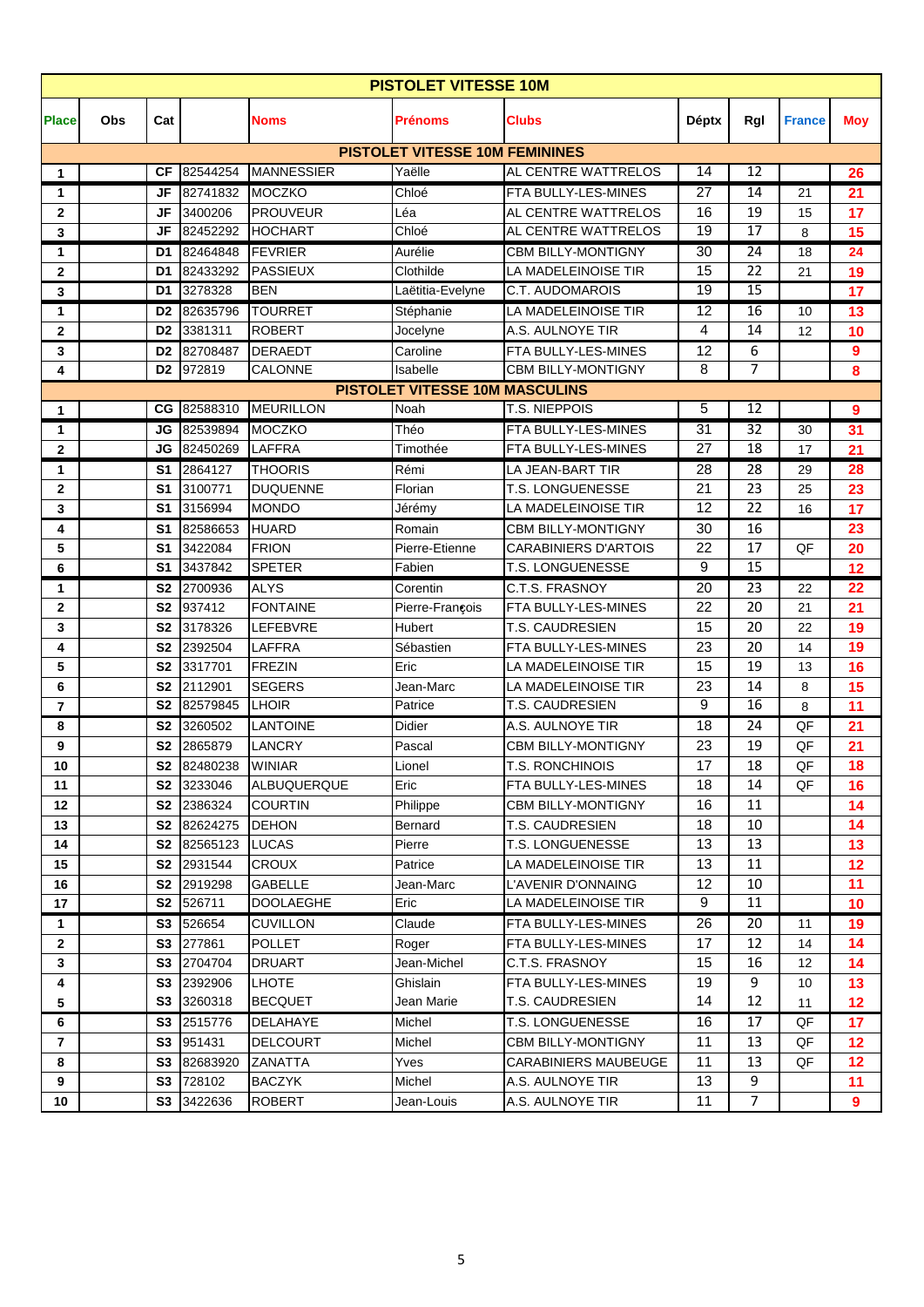| <b>PISTOLET STANDARD 10M</b> |     |                                  |                     |                                  |                                        |                                                  |              |            |               |            |
|------------------------------|-----|----------------------------------|---------------------|----------------------------------|----------------------------------------|--------------------------------------------------|--------------|------------|---------------|------------|
| <b>Place</b>                 | Obs | Cat                              |                     | <b>Noms</b>                      | <b>Prénoms</b>                         | <b>Clubs</b>                                     | <b>Déptx</b> | Rgl        | <b>France</b> | <b>Moy</b> |
|                              |     |                                  |                     |                                  |                                        | <b>PISTOLET STANDARD 10M JEUNES et FEMININES</b> |              |            |               |            |
| 1                            |     | CG                               | 82588310            | <b>MEURILLON</b>                 | Noah                                   | T.S. NIEPPOIS                                    | 317          | 296        |               | 307        |
| $\mathbf{2}$                 |     | CG                               | 82544254            | <b>MANNESSIER</b>                | Yaëlle                                 | AL CENTRE WATTRELOS                              | 299          | 290        |               | 295        |
| 1                            |     | JF                               | 82741832            | <b>MOCZKO</b>                    | Chloé                                  | FTA BULLY-LES-MINES                              | 354          | 355        | 356           | 355        |
| $\mathbf{2}$                 |     | <b>JF</b>                        | 3400206             | <b>PROUVEUR</b>                  | Léa                                    | AL CENTRE WATTRELOS                              | 294<br>315   | 326<br>317 | 331           | 317        |
| 3                            |     | JF                               | 82452292            | <b>HOCHART</b>                   | Chloé                                  | AL CENTRE WATTRELOS                              | 374          | 373        | 319           | 317        |
| 1                            |     | JG                               | 82539894            | MOCZKO                           | Théo                                   | FTA BULLY-LES-MINES                              |              |            | 365           | 371        |
| 1                            |     | D <sub>1</sub>                   | 82464848            | <b>FEVRIER</b>                   | Aurélie                                | <b>CBM BILLY-MONTIGNY</b>                        | 341          | 335        | 345           | 340        |
| $\mathbf 2$                  |     | D <sub>1</sub>                   | 82433292            | <b>PASSIEUX</b>                  | Clothilde                              | LA MADELEINOISE TIR                              | 345<br>335   | 336<br>345 | 339           | 340        |
| 3                            |     | D <sub>1</sub><br>D1             | 3278328<br>82426464 | <b>BEN</b><br><b>PARENT</b>      | Laëtitia-Evelyne                       | C.T. AUDOMAROIS<br><b>LES TIREURS DOUAISIS</b>   | 307          | 311        | 322           | 334        |
| 4                            |     |                                  |                     |                                  | Rosalie                                |                                                  |              |            |               | 309        |
| 1                            |     | D <sub>2</sub>                   | 3381311             | <b>ROBERT</b>                    | Jocelyne                               | A.S. AULNOYE TIR                                 | 293          | 317        | 300           | 303        |
| $\mathbf 2$                  |     | D <sub>2</sub><br>D <sub>2</sub> | 82708487            | <b>DERAEDT</b>                   | Caroline                               | FTA BULLY-LES-MINES<br>LA MADELEINOISE TIR       | 311<br>268   | 301<br>294 | 267           | 293        |
| 3                            |     |                                  | 82635796            | <b>TOURRET</b>                   | Stéphanie<br>Isabelle                  |                                                  |              |            | 231           | 264        |
| 4                            |     | D <sub>2</sub>                   | 972819              | CALONNE                          |                                        | <b>CBM BILLY-MONTIGNY</b>                        | 301          | 304        | QF            | 303        |
| 5                            |     | D <sub>2</sub>                   | 82477361            | <b>LEROY</b>                     | Isabelle                               | U.T. VILLENEUVE ASCQ                             | 308          | 294        |               | 301        |
|                              |     |                                  |                     |                                  | <b>PISTOLET STANDARD 10M MASCULINS</b> |                                                  |              |            |               |            |
| 1                            |     | S <sub>1</sub>                   | 2864127             | <b>THOORIS</b>                   | Rémi                                   | LA JEAN-BART TIR                                 | 364          | 366        | 368           | 366        |
| $\mathbf 2$                  |     | S <sub>1</sub>                   | 3100771             | <b>DUQUENNE</b>                  | Florian                                | T.S. LONGUENESSE                                 | 343          | 343        | 355           | 347        |
| 3                            |     | S <sub>1</sub>                   | 3422084             | <b>FRION</b>                     | Pierre-Etienne                         | <b>CARABINIERS D'ARTOIS</b>                      | 353          | 344        | 335           | 344        |
| 4                            |     | S <sub>1</sub><br>S <sub>1</sub> | 3156994             | <b>MONDO</b><br><b>BELEMBERT</b> | Jérémy<br>Fabien                       | LA MADELEINOISE TIR<br>AL CENTRE WATTRELOS       | 339<br>323   | 348<br>325 | 339           | 342        |
| 5                            |     |                                  | 82500712            |                                  |                                        |                                                  |              |            | 324           | 324        |
| 6                            |     | S <sub>1</sub>                   | 82586653            | <b>HUARD</b>                     | Romain                                 | <b>CBM BILLY-MONTIGNY</b>                        | 352          | 338        | QF            | 345        |
| $\overline{7}$               |     | S <sub>1</sub><br>S <sub>1</sub> | 82467097            | <b>LECLERCQ</b>                  | Guillaume<br>Fabien                    | A.L.S.T. CARVIN                                  | 339<br>328   | 338<br>333 | QF            | 339        |
| 8                            |     | S <sub>1</sub>                   | 3437842<br>82616960 | <b>SPETER</b><br><b>HOPPE</b>    | François                               | T.S. LONGUENESSE<br>CBM BILLY-MONTIGNY           | 335          | 324        | QF<br>QF      | 331        |
| 9                            |     |                                  |                     | <b>ALYS</b>                      |                                        |                                                  |              | 353        |               | 330        |
| 1<br>$\mathbf{2}$            |     | S <sub>2</sub><br>S <sub>2</sub> | 2700936<br>937412   | <b>FONTAINE</b>                  | Corentin                               | C.T.S. FRASNOY<br>FTA BULLY-LES-MINES            | 353<br>348   | 347        | 354<br>358    | 353        |
| 3                            |     | <b>S2</b>                        | 3178326             | LEFEBVRE                         | Pierre-François<br>Hubert              | T.S. CAUDRESIEN                                  | 343          | 345        | 346           | 351<br>345 |
| 4                            |     | S <sub>2</sub>                   | 2392504             | <b>LAFFRA</b>                    | Sébastien                              | FTA BULLY-LES-MINES                              | 357          | 349        | 309           | 338        |
| 5                            |     | S <sub>2</sub>                   | 3317701             | <b>FREZIN</b>                    | Eric                                   | LA MADELEINOISE TIR                              | 343          | 327        | 332           | 334        |
| 6                            |     |                                  | S2 2112901          | <b>SEGERS</b>                    | Jean-Marc                              | LA MADELEINOISE TIR                              | 327          | 348        | 312           | 329        |
| 7                            |     |                                  | S2 82579845         | <b>LHOIR</b>                     | Patrice                                | T.S. CAUDRESIEN                                  | 325          | 328        | 319           | 324        |
| 8                            |     | S <sub>2</sub>                   | 82624275            | <b>DEHON</b>                     | Bernard                                | T.S. CAUDRESIEN                                  | 321          | 337        | 308           | 322        |
| 9                            |     |                                  | S2 526711           | <b>DOOLAEGHE</b>                 | Eric                                   | LA MADELEINOISE TIR                              | 272          | 314        | 272           | 286        |
| 10                           |     | S2                               | 2865879             | LANCRY                           | Pascal                                 | <b>CBM BILLY-MONTIGNY</b>                        | 349          | 326        | QF            | 338        |
| 11                           |     | S <sub>2</sub>                   | 3233046             | ALBUQUERQUE                      | Eric                                   | FTA BULLY-LES-MINES                              | 323          | 334        | QF            | 329        |
| 12                           |     | S <sub>2</sub>                   | 3260502             | LANTOINE                         | Didier                                 | A.S. AULNOYE TIR                                 | 324          | 327        | QF            | 326        |
| 13                           |     | S <sub>2</sub>                   | 82480238            | <b>WINIAR</b>                    | Lionel                                 | T.S. RONCHINOIS                                  | 316          | 328        | QF            | 322        |
| 14                           |     | S <sub>2</sub>                   | 2931544             | <b>CROUX</b>                     | Patrice                                | LA MADELEINOISE TIR                              | 318          | 314        |               | 316        |
| 15                           |     | S <sub>2</sub>                   | 2919298             | <b>GABELLE</b>                   | Jean-Marc                              | L'AVENIR D'ONNAING                               | 304          | 320        |               | 312        |
| 16                           |     | S <sub>2</sub>                   | 2386324             | <b>COURTIN</b>                   | Philippe                               | <b>CBM BILLY-MONTIGNY</b>                        | 317          | 292        |               | 305        |
| 17                           |     |                                  | S2 82565123         | <b>LUCAS</b>                     | Pierre                                 | T.S. LONGUENESSE                                 | 320          | 288        |               | 304        |
| 18                           |     |                                  | S2 82511957         | <b>MANNESSIER</b>                | Fabien                                 | AL CENTRE WATTRELOS                              | 280          | 300        |               | 290        |
| 19                           |     | S <sub>2</sub>                   | 82674592            | <b>HOCHART</b>                   | Jean-Charles                           | AL CENTRE WATTRELOS                              | 217          | 322        |               | 270        |
| 20                           |     |                                  | S2 2517101          | <b>FARRUGIA</b>                  | Jean-François                          | A.R. ARMENTIEROIS                                | 183          | 102        |               | 143        |
| 1                            |     | S <sub>3</sub>                   | 3260318             | <b>BECQUET</b>                   | Jean-Marie                             | T.S. CAUDRESIEN                                  | 345          | 309        | 322           | 325        |
| $\mathbf{2}$                 |     | S3                               | 526654              | <b>CUVILLON</b>                  | Claude                                 | FTA BULLY-LES-MINES                              | 337          | 318        | 319           | 325        |
| 3                            |     | S <sub>3</sub>                   | 2392906             | <b>LHOTE</b>                     | Ghislain                               | FTA BULLY-LES-MINES                              | 331          | 318        | 313           | 321        |
| 4                            |     | S3                               | 277861              | <b>POLLET</b>                    | Roger                                  | FTA BULLY-LES-MINES                              | 291          | 304        | 316           | 304        |
| 5                            |     | S3                               | 2704704             | <b>DRUART</b>                    | Jean-Michel                            | C.T.S. FRASNOY                                   | 346          | 341        | QF            | 344        |
| 6                            |     | S3                               | 82683920            | <b>ZANATTA</b>                   | Yves                                   | <b>CARABINIERS MAUBEUGE</b>                      | 319          | 321        | QF            | 320        |
| $\overline{\mathbf{r}}$      |     | S <sub>3</sub>                   | 2515776             | DELAHAYE                         | Michel                                 | T.S. LONGUENESSE                                 | 305          | 313        | QF            | 309        |
| 8                            |     | S <sub>3</sub>                   | 728102              | <b>BACZYK</b>                    | Michel                                 | A.S. AULNOYE TIR                                 | 312          | 299        |               | 306        |
| 9                            |     | S <sub>3</sub>                   | 951431              | <b>DELCOURT</b>                  | Michel                                 | CBM BILLY-MONTIGNY                               | 310          | 298        |               | 304        |
| 10                           |     | S <sub>3</sub>                   | 206491              | <b>FRANCOIS</b>                  | Paul                                   | A.R. ARMENTIEROIS                                | 292          | 308        | QF            | 300        |
| 11                           |     | S <sub>3</sub>                   | 3422636             | <b>ROBERT</b>                    | Jean-Louis                             | A.S. AULNOYE TIR                                 | 251          | 269        |               | 260        |
| 12                           |     |                                  | S3 3260111          | <b>WORME</b>                     | Pascal                                 | T.S. LONGUENESSE                                 | 226          | 274        |               | 250        |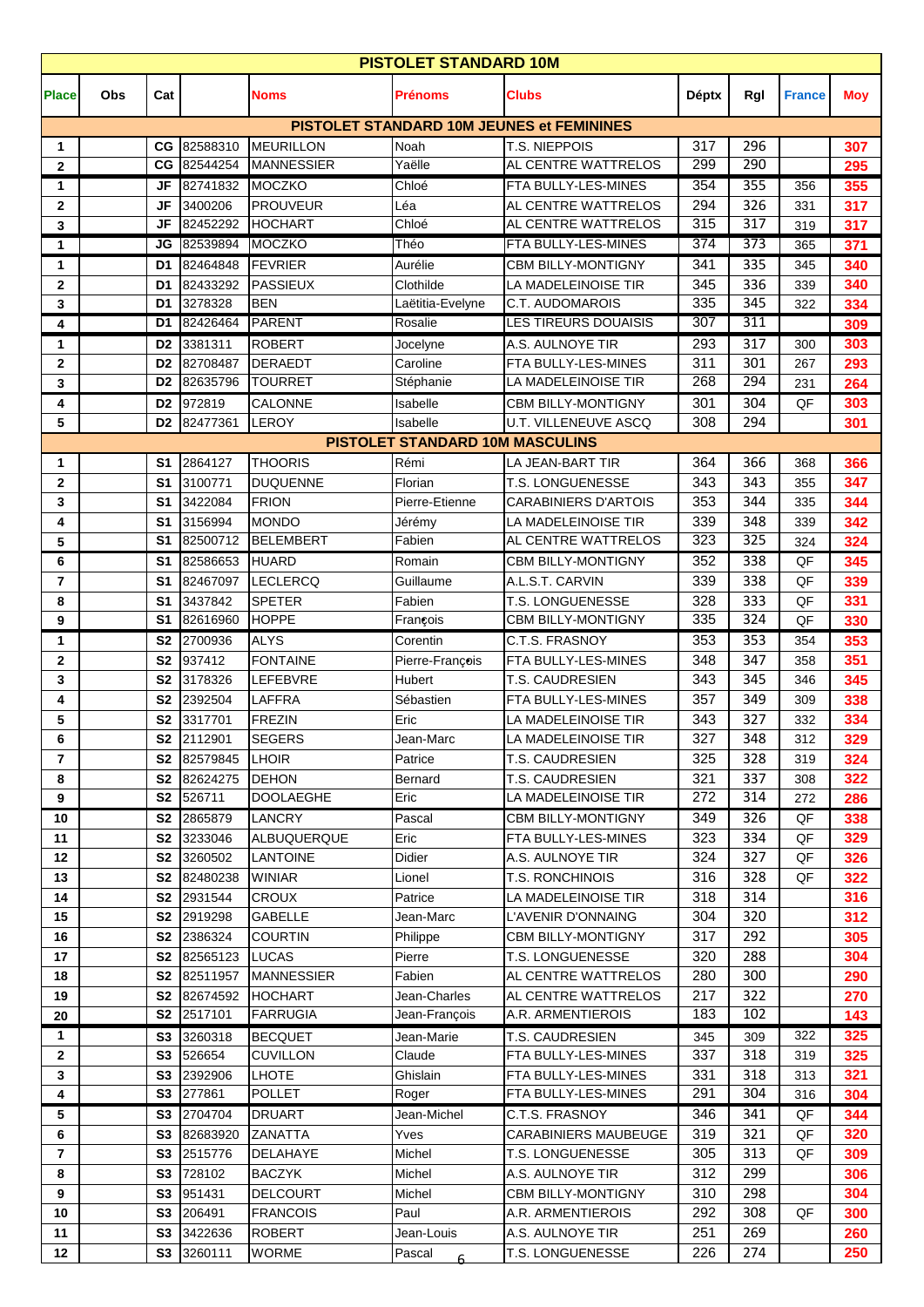|              | <b>ARBALETE MATCH 10M</b> |                |          |                    |                                     |                           |              |     |               |     |  |  |  |
|--------------|---------------------------|----------------|----------|--------------------|-------------------------------------|---------------------------|--------------|-----|---------------|-----|--|--|--|
| <b>Place</b> | Obs                       | Cat            |          | <b>Noms</b>        | <b>Prénoms</b>                      | <b>Clubs</b>              | <b>Déptx</b> | Rgl | <b>France</b> | Moy |  |  |  |
|              |                           |                |          |                    | <b>ARBALETE MATCH 10M FEMININS</b>  |                           |              |     |               |     |  |  |  |
| 1            |                           | D <sub>1</sub> | 3296096  | <b>MATTE</b>       | Romane                              | T.M.N. HAUBOURDIN         | 392          |     | 387           | 390 |  |  |  |
| $\mathbf{2}$ |                           | D <sub>1</sub> | 3045346  | <b>MERCIER</b>     | Céline                              | O.S.M. LOMMOIS S.T.       | 368          | 368 | 365           | 367 |  |  |  |
| 3            |                           | D <sub>1</sub> | 3224243  | <b>CARPENTIER</b>  | Agnès                               | O.S.M. LOMMOIS S.T.       | 359          | 371 | 352           | 361 |  |  |  |
| 4            |                           | D <sub>1</sub> | 3362368  | <b>REMOND</b>      | Lyne                                | O.S.M. LOMMOIS S.T.       | 364          | 367 | QF            | 366 |  |  |  |
|              |                           |                |          |                    | <b>ARBALETE MATCH 10M MASCULINS</b> |                           |              |     |               |     |  |  |  |
| 1            |                           | J              | 82537733 | <b>DEMOL</b>       | Hugo                                | <b>T.S. LONGUENESSE</b>   | 366          | 381 | 380           | 376 |  |  |  |
| $\mathbf{2}$ |                           | J              | 82638732 | <b>DELATTRE</b>    | Théo                                | <b>T.S. LONGUENESSE</b>   | 370          | 377 | 376           | 374 |  |  |  |
| 3            |                           | J              | 82508797 | <b>CARTON</b>      | Gérard                              | <b>T.S. LONGUENESSE</b>   | 368          | 375 | 374           | 372 |  |  |  |
| 4            |                           | J              | 82525548 | PERARD             | Kylian                              | A.L. D'ARQUES             | 372          | 367 | 373           | 371 |  |  |  |
| 1            |                           | S <sub>1</sub> |          | <b>DUTENDAS</b>    | Dimitri                             | LA MADELEINOISE TIR       | 389          |     | 391           | 390 |  |  |  |
| $\mathbf{2}$ |                           | S <sub>1</sub> | 3109076  | <b>VASSEUR</b>     | Benoït                              | A.L. D'ARQUES             | 381          | 384 | 378           | 381 |  |  |  |
| 3            |                           | S1             | 2903283  | <b>BILLAUD</b>     | Cédric                              | A.L. D'ARQUES             | 374          | 376 | 377           | 376 |  |  |  |
| 4            |                           | S <sub>1</sub> | 2392495  | <b>CARPENTIER</b>  | Didier                              | O.S.M. LOMMOIS S.T.       | 370          | 378 | 372           | 373 |  |  |  |
| 5            |                           | S <sub>1</sub> | 3381708  | LANDRY             | Vincent                             | <b>CALAIS TIR SPORTIF</b> | 373          | 377 | 366           | 372 |  |  |  |
| 6            |                           | S <sub>1</sub> | 3438266  | LEROY              | Pierre                              | A.L. D'ARQUES             | 369          | 376 | 366           | 370 |  |  |  |
| 7            |                           | S <sub>1</sub> | 2929748  | <b>WORME</b>       | Benoit                              | <b>T.S. LONGUENESSE</b>   | 370          | 377 | 362           | 370 |  |  |  |
| 8            |                           | S <sub>1</sub> | 2700759  | <b>DAMLENCOURT</b> | Christian                           | <b>CBM BILLY-MONTIGNY</b> | 367          | 363 | 368           | 366 |  |  |  |
| 9            |                           | S <sub>1</sub> | 2903408  | <b>DAYEZ</b>       | Dominique                           | C.T.S. DE BOUSSOIS        | 366          | 363 | 367           | 365 |  |  |  |
| 10           |                           | S <sub>1</sub> | 3422160  | <b>DELEVALLEZ</b>  | Loïc                                | O.S.M. LOMMOIS S.T.       | 354          | 372 | 366           | 364 |  |  |  |
| 11           |                           | S <sub>1</sub> | 82552247 | <b>GHESQUIERE</b>  | David-Alexandre                     | O.S.M. LOMMOIS S.T.       | 367          | 364 | QF            | 366 |  |  |  |

| <b>CARABINE 10M</b> |            |                |          |                      |                               |                             |              |       |               |            |
|---------------------|------------|----------------|----------|----------------------|-------------------------------|-----------------------------|--------------|-------|---------------|------------|
| <b>Place</b>        | <b>Obs</b> | Cat            |          | <b>Noms</b>          | Prénoms                       | <b>Clubs</b>                | <b>Déptx</b> | Rgl   | <b>France</b> | <b>Mov</b> |
|                     |            |                |          |                      | <b>CARABINE 10M FEMININES</b> |                             |              |       |               |            |
| 1                   |            | <b>CF</b>      | 82762595 | <b>BRACKMAN</b>      | Anceline                      | T.M.N. HAUBOURDIN           | 601.1        | 604,1 | 606,4         | 603,9      |
| $\mathbf 2$         |            | <b>CF</b>      | 82618298 | VANDERMAELEN         | Lola                          | T.M.N. HAUBOURDIN           | 600,5        | 606,2 | 602           | 602,9      |
| 3                   |            | <b>CF</b>      | 82790483 | <b>MAINVIS</b>       | Océane                        | LA PATRIOTE GUINES          | 595,8        | 602,4 | 597,1         | 598,4      |
| 4                   |            | <b>CF</b>      | 82659448 | <b>QUINDROIT</b>     | Léa                           | S.T. BAPAUME                | 593,7        | 603,5 | 594,4         | 597,2      |
| 5                   |            | <b>CF</b>      | 82637234 | <b>HARBONNIER</b>    | Léa                           | <b>CARABINIERS MAUBEUGE</b> | 597,2        | 586,8 | 598,6         | 594,2      |
| 6                   |            | <b>CF</b>      | 82712197 | <b>SIONCKE</b>       | Laurane                       | <b>CARABINIERS MAUBEUGE</b> | 578,8        | 587,8 | 571,2         | 579,3      |
| $\overline{7}$      |            | <b>CF</b>      | 82586864 | <b>TOUCHE-LOISON</b> | Marguerite                    | O.S.M. LOMMOIS S.T.         | 572,8        | 585   | 561,1         | 573,0      |
| 8                   |            | <b>CF</b>      | 82552571 | <b>DECORNET</b>      | Rafaelle                      | <b>C.O. TRITHOISE</b>       | 597          | 598,1 | QF            | 597,6      |
| 9                   |            | <b>CF</b>      | 82645552 | <b>MINCHE</b>        | <b>Estelle</b>                | <b>CBM BILLY-MONTIGNY</b>   | 572,6        | 560,1 |               | 566,4      |
| 10                  |            | <b>CF</b>      | 82675709 | <b>DELCLOQUE</b>     | Anaïs                         | T.S. BOULONNAIS             | 553,4        | 531,9 |               | 542,7      |
| 11                  |            | <b>CF</b>      | 82755030 | <b>BERQUEZ</b>       | Lou                           | T.C. COTE D'OPALE           | 553,9        | 517,4 |               | 535,7      |
| 1                   |            | <b>JF</b>      | 82496717 | <b>BLARY</b>         | Kiméa                         | <b>C.O. TRITHOISE</b>       | 612,6        | 612,9 | 610,4         | 612,0      |
| $\mathbf{2}$        |            | <b>JF</b>      | 82562579 | <b>BOLVIN</b>        | Cécillya                      | <b>CARABINIERS MAUBEUGE</b> | 597          | 584,1 | 593,7         | 591,6      |
| 3                   |            | JF             | 82632581 | <b>MICHELOT</b>      | Mathilde                      | A.S. AULNOYE TIR            | 592,8        | 593   | 587,1         | 591,0      |
| 4                   |            | JF             | 82518897 | <b>KAUS</b>          | Olivia                        | A.L. D'ARQUES               | 599,8        | 593   | QF            | 596,4      |
| 5                   |            | JF             | 82515679 | <b>FIEVET</b>        | Margaux                       | C.T.S. DE BOUSSOIS          | 598,9        | 584,5 | QF            | 591,7      |
| 1                   |            | D <sub>1</sub> | 3296096  | <b>MATTE</b>         | Romane                        | T.M.N. HAUBOURDIN           | 622,5        |       | 624,7         | 623,6      |
| $\mathbf{2}$        |            | D <sub>1</sub> | 3045346  | <b>MERCIER</b>       | Céline                        | O.S.M. LOMMOIS S.T.         | 587,7        | 601,8 | 600,3         | 596,6      |
| 3                   |            | D <sub>1</sub> | 2972506  | <b>GAUTIER</b>       | Laura                         | A.L. D'ARQUES               | 593,3        | 591,1 | 576,7         | 587,0      |
| 4                   |            | D <sub>1</sub> | 82596066 | LEFEBVRE             | Morgane                       | FTA BULLY-LES-MINES         | 596,7        | 587,8 | 574,1         | 586,2      |
| 5                   |            | D <sub>1</sub> | 3438074  | <b>MANATA</b>        | Cassandra                     | C.T.S. DE BOUSSOIS          | 602,3        | 615,7 | QF            | 609,0      |
| 6                   |            | D <sub>1</sub> | 3362368  | <b>REMOND</b>        | Lyne                          | O.S.M. LOMMOIS S.T.         | 609,1        | 606,7 | QF            | 607,9      |
| $\overline{7}$      |            | D <sub>1</sub> | 82491507 | <b>BREGNARD</b>      | Elise                         | A.L. D'ARQUES               | 597,5        | 600,3 | QF            | 598,9      |
| 8                   |            | D <sub>1</sub> | 3437808  | <b>DIDIER</b>        | Gaëlle                        | FTA BULLY-LES-MINES         | 599,3        | 590   | QF            | 594,7      |
| 9                   |            | D <sub>1</sub> | 3371507  | <b>NEYRINCK</b>      | Sabrina                       | FTA BULLY-LES-MINES         | 586,6        | 581,1 |               | 583,9      |
| 10                  |            | D <sub>1</sub> | 82814893 | <b>DELOFFRE</b>      | Melanie                       | T.S. RONCHINOIS             | 587          | 572,6 |               | 579,8      |
| 11                  |            | D <sub>1</sub> | 3224243  | <b>CARPENTIER</b>    | Agnès                         | O.S.M. LOMMOIS S.T.         | 581,4        | 577,2 |               | 579,3      |
| 12                  |            | D <sub>1</sub> | 82746554 | PERARD               | Mickaëlla                     | A.L. D'ARQUES               | 562,3        | 576,8 |               | 569,6      |
| 13                  |            | D <sub>1</sub> | 82679305 | <b>CADART</b>        | Marilyne<br>$\overline{7}$    | T.C. COTE D'OPALE           | 558,8        | 558,1 |               | 558,5      |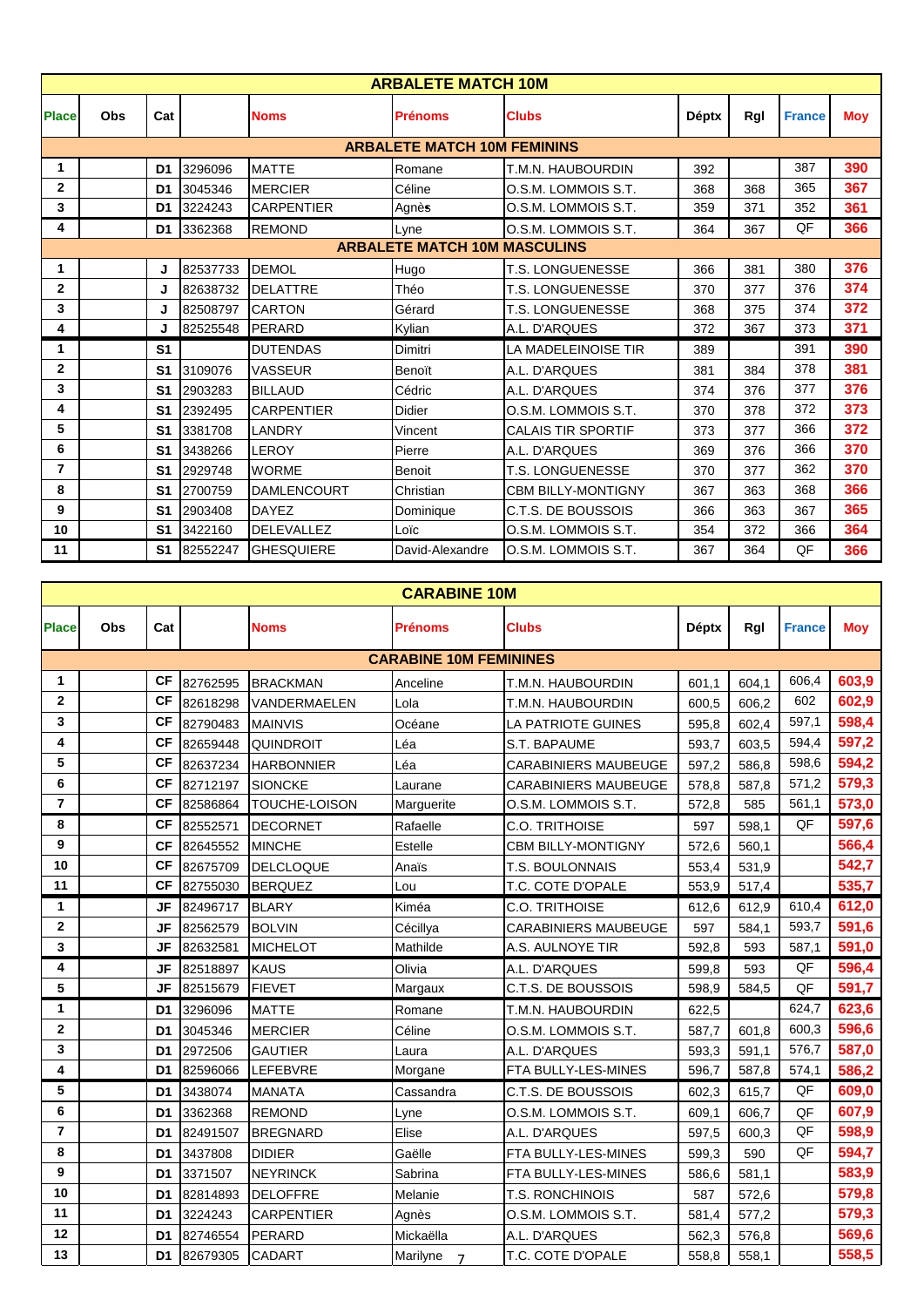| 14             | D1              | 82601001             | <b>GOLLIOT</b>               | Céline                                  | A.L. D'ARQUES                                | 554,1          | 538,2          |       | 546,2          |
|----------------|-----------------|----------------------|------------------------------|-----------------------------------------|----------------------------------------------|----------------|----------------|-------|----------------|
| 15             | D1              | 82556544             | LUCAS                        | Hélène                                  | <b>T.S. LONGUENESSE</b>                      | 528,3          | 512            |       | 520,2          |
| 1              | D <sub>2</sub>  | 3317906              | HERMANT CHAUPIN              | Emmanuelle                              | FTA BULLY-LES-MINES                          | 583,3          | 594            | 570,3 | 582,5          |
| $\mathbf{2}$   | D <sub>2</sub>  | 3347252              | BOULIEZ                      | Martine                                 | C.T.S. DE BOUSSOIS                           | 560,8          | 569            | 563,5 | 564,4          |
| 3              | D <sub>2</sub>  | 82719698             | <b>DUJARDIN</b>              | <b>Béatrice</b>                         | <b>U.T. VILLENEUVE ASCQ</b>                  | 572,1          | 558,7          |       | 565,4          |
| 1              | D <sub>3</sub>  | 3260699              | COLLET                       | Marie-Claude                            | <b>CARABINIERS MAUBEUGE</b>                  | 348,3          | 377,7          | 355,4 | 360,5          |
| $\mathbf{2}$   | D <sub>3</sub>  | 2913008              |                              |                                         |                                              |                |                | 325,8 | 353,3          |
| 3              |                 |                      | <b>BOISSON</b>               | Catherine                               | FTA BULLY-LES-MINES                          | 371,3          | 362,7          | 356,3 | 350,1          |
|                | D <sub>3</sub>  | 82580689             | <b>MAILLET</b>               | Annick<br><b>CARABINE 10M MASCULINS</b> | <b>CARABINIERS MAUBEUGE</b>                  | 330,5          | 363,6          |       |                |
| 1              | CG              | 82550492             | <b>RICHIR</b>                | Clément                                 | FTA BULLY-LES-MINES                          | 596,6          |                | 577,7 | 589,4          |
| $\mathbf{2}$   | CG              | 82627576             | LAVALLEE-LOUVART             |                                         |                                              |                | 594<br>582     | 591,7 | 587,4          |
| 3              | CG              | 82594319             | <b>ROUSSEL</b>               | Clément<br>Johnny                       | CARABINIERS MAUBEUGE<br>LA JEAN BART TIR     | 588,4<br>547,9 | 573,9          | 561,5 | 561,1          |
| 4              | СG              | 82580313             | <b>MORSA</b>                 | Quentin                                 | <b>CARABINIERS MAUBEUGE</b>                  | 572,4          | 560,8          |       | 566,6          |
| 5              |                 | CG 82557679          | <b>GRIMAUD</b>               | Jean                                    | <b>T.S. CAUDRESIEN</b>                       | 562,1          | 561,4          |       | 561,8          |
| 6              | CG              | 82632582             | LAVALLEE-LOUVART             | Martin                                  | CARABINIERS MAUBEUGE                         | 571,9          | 531            |       | 551,5          |
| 1              | JG              | 82537733             | <b>DEMOL</b>                 |                                         | T.S. LONGUENESSE                             |                |                | 608,9 | 612,4          |
| $\mathbf{2}$   | JG              | 82508797             | CARTON                       | Hugo<br>Gérard                          | <b>T.S. LONGUENESSE</b>                      | 610,5<br>599,8 | 617,8<br>609,2 | 609,4 | 606,1          |
| 3              | JG              | 82638732             | <b>DELATTRE</b>              | Théo                                    | T.S. LONGUENESSE                             |                |                | 608,5 | 606,0          |
| 4              |                 |                      |                              |                                         |                                              | 606,5          | 602,9          | 602,6 |                |
| 5              | JG<br><b>JG</b> | 82634535<br>82525548 | <b>GUERIN</b><br>PERARD      | Jean-Baptiste<br>Kylian                 | <b>CARABINIERS MAUBEUGE</b><br>A.L. D'ARQUES | 591,4<br>606,3 | 596,2<br>593,9 | 585   | 596,7<br>595,1 |
|                |                 |                      |                              |                                         |                                              |                |                |       |                |
| 6              | JG              | 82478925             | LEFEVRE                      | Gautier                                 | LA MADELEINOISE TIR                          | 585,6          | 590,2          |       | 587,9          |
| $\overline{7}$ | JG              | 82455644             | BALLENGHIEN                  | Thomas                                  | T.M.N. HAUBOURDIN                            | ((117, 4))     | 587,7          |       | 587,7          |
| 8              | JG              | 82514845             | <b>FLORET</b>                | Théo                                    | FTA BULLY-LES-MINES                          | 583,4          | 571,6          |       | 577,5          |
| 9              | JG              | 82452291             | <b>HOCHART</b>               | Pierre                                  | <b>OLYMPIQUE HESDIN</b>                      | 563,8          | 559,6          |       | 561,7          |
| 1              | S1              | 82452546             | <b>DUTENDAS</b>              | Dimitri                                 | LA MADELEINOISE TIR                          | 625,2          |                | 625,2 | 625,2          |
| $\mathbf{2}$   | S <sub>1</sub>  | 82455632             | <b>MOMPACH</b>               | Nicolas                                 | <b>TIREURS DOUAISIS</b>                      |                | 621,6          | 621,4 | 621,5          |
| 3              | S1              | 2903283              | <b>BILLAUD</b>               | Cédric                                  | A.L. D'ARQUES                                | 616,5          | 615,6          | 618,5 | 616,9          |
| 4              | S <sub>1</sub>  | 3438266              | LEROY                        | Pierre                                  | A.L. D'ARQUES                                | 605,6          | 610,5          | 613,3 | 609,8          |
| 5              | S <sub>1</sub>  | 82427941             | <b>FUND</b>                  | Maximilien                              | LA MADELEINOISE TIR                          | 610,9          | 610,9          | 607   | 609,6          |
| 6              | S1              | 3400320              | NIEWADA                      | Léo                                     | LA MADELEINOISE TIR                          | 603,7          | 600,4          | 605,3 | 603,1          |
| 7              | S <sub>1</sub>  | 3381708              | <b>LANDRY</b>                | Vincent                                 | CALAIS TIR SPORTIF                           | 602,3          | 599,9          | 596,5 | 599,6          |
| 8              | S <sub>1</sub>  | 3109076              | VASSEUR                      | Benoït                                  | A.L. D'ARQUES                                | 598,6          | 598,9          | 597   | 598,2          |
| 9              | S <sub>1</sub>  | 3292622              | OLIVEIRA DOS SANTOS Stéphane |                                         | LA MADELEINOISE TIR                          | 595,5          | 594,9          | 591,1 | 593,8          |
| 10             | S1              | 82629094             | <b>DERAEDT</b>               | Arthur                                  | FTA BULLY-LES-MINES                          | 611            | 610,3          | QF    | 610,7          |
| 11             | S <sub>1</sub>  | 82552247             | <b>GHESQUIERE</b>            | David-Alexandre                         | O.S.M. LOMMOIS S.T.                          | 597,4          | 595,1          | QF    | 596,3          |
| 12             | S1              | 2700759              | <b>DAMLENCOURT</b>           | Christian                               | <b>CBM BILLY-MONTIGNY</b>                    | 595,8          | 582,2          |       | 589,0          |
| 13             | S <sub>1</sub>  | 3400073              | <b>BRACQ</b>                 | Florian                                 | <b>CARABINIERS MAUBEUGE</b>                  | 589,2          | 586,2          |       | 587,7          |
| 14             | S <sub>1</sub>  | 2929748              | WORME                        | Benoit                                  | T.S. LONGUENESSE                             | 579,8          | 590,5          |       | 585,2          |
| 15             | S <sub>1</sub>  | 82530344             | MAITREJEAN                   | Alexis                                  | LA PATRIOTE GUINES                           | 582,6          | 584,7          |       | 583,7          |
| 16             | S <sub>1</sub>  | 3156682              | <b>HERNOULT</b>              | Clément                                 | A.L.S.T. CARVIN                              | 579,8          | 577,2          |       | 578,5          |
| 17             | S <sub>1</sub>  | 82559763             | <b>MIKOLAJCZAK</b>           | Flavien                                 | L'AVENIR D'ONNAING                           | 563,2          | 584,9          |       | 574,1          |
| 18             | S <sub>1</sub>  | 2618822              | <b>DELRUE</b>                | Michaël                                 | T.S. LONGUENESSE                             | 574            | ((100,5))      |       | 574,0          |
| 19             | S <sub>1</sub>  | 82715493             | <b>JOUVENET</b>              | Florian                                 | T.S. RONCHINOIS                              | 582,6          | 564,5          |       | 573,6          |
| 20             | S <sub>1</sub>  | 2903288              | <b>VIEQUE</b>                | Aymeric                                 | A.L. D'ARQUES                                | 569,5          | 560,1          |       | 564,8          |
| 21             | S <sub>1</sub>  | 82806669             | <b>DAMBRUN</b>               | Joel                                    | C.O. TRITHOISE                               | 542,7          | 578,7          |       | 560,7          |
| 22             | S1              | 82604467             | <b>COPIN</b>                 | Frédéric                                | T.M.N. HAUBOURDIN                            | 554,4          | 563,5          |       | 559,0          |
| 23             | S <sub>1</sub>  | 3155998              | <b>CAPRINI</b>               | Fabian                                  | O.S.M. LOMMOIS S.T.                          | 557            | 545,6          |       | 551,3          |
| 1              | S2              | 2392495              | <b>CARPENTIER</b>            | Didier                                  | O.S.M. LOMMOIS S.T.                          | 597            | 594,5          | 598   | 596,5          |
| $\mathbf{2}$   | S <sub>2</sub>  | 2903408              | DAYEZ                        | Dominique                               | C.T.S. DE BOUSSOIS                           | 587,1          | 587            | 590,9 | 588,3          |
| $\mathbf{3}$   | S <sub>2</sub>  | 3111158              | <b>DEMAIN</b>                | Laurent                                 | C.T.S. DE BOUSSOIS                           | 586,2          | 582,7          | 572,5 | 580,5          |
| 4              | S <sub>2</sub>  | 3347731              | WASCAT                       | Franck                                  | LA MADELEINOISE TIR                          | 569,4          | 587,5          | 572,9 | 576,6          |
| 5              | S <sub>2</sub>  | 2777304              | POIGNARD                     | Régis                                   | C.T.S. DE BOUSSOIS                           | 558,2          | 565,1          | 558,7 | 560,7          |
| 6              | S <sub>2</sub>  | 82746585             | VERNIEUWE                    | Stéphane                                | A.L. D'ARQUES                                | 575,7          | 578,2          | QF    | 577,0          |
| 7              | S <sub>2</sub>  | 82670885             | <b>LECUYER</b>               | Michaël                                 | A.S. AULNOYE TIR                             | 582,4          | 567            | QF    | 574,7          |
| 8              | S <sub>2</sub>  | 3178048              | <b>FOURCROY</b>              | Damien                                  | T.C. COTE D'OPALE                            | 570,4          | 559,5          |       | 565,0          |
| 9              | S <sub>2</sub>  | 82428591             | PERROUAULT                   | Dominique                               | CALAIS TIR SPORTIF                           | 554,7          | 557,4          |       | 556,1          |
| 10             | S <sub>2</sub>  | 82742929             | <b>MAITRE JEAN</b>           | Olivier                                 | LA PATRIOTE GUINES                           | 572,6          | 535,1          |       | 553,9          |
| 11             | S <sub>2</sub>  | 3422122              | SWYNGEDAUW                   | Sébastien                               | T.S. NIEPPOIS                                | 547,1          | 550,8          |       | 549,0          |
| 12             | S <sub>2</sub>  | 3171882              | <b>JEANJEAN</b>              | Laurent                                 | CARABINIERS D'ARTOIS                         | 531,7          | 523            |       | 527,4          |
| 13             |                 | S2 82822657          | <b>DELETANG</b>              | Claude                                  | A.C. ST-MARTIN LAERT                         | 479            | 450,8          |       | 464,9          |